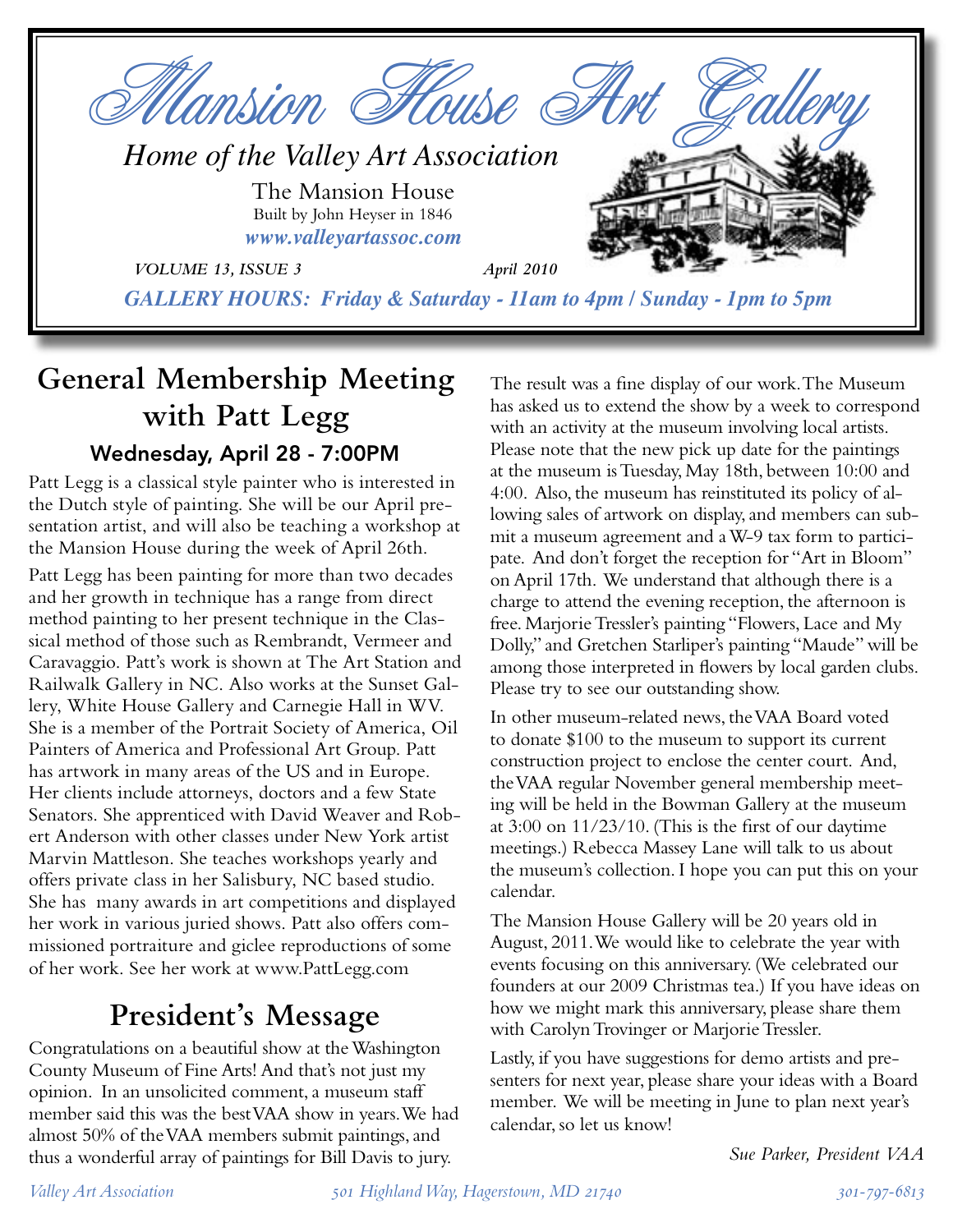### **Shows**

### **NORTH GALLERY SHOWS**

- The Wednesday Morning Art Group Show APRIL 2 - APRIL 25. Watercolors by members of the long-standing group that paints at the Mansion House on Wednesdays.
- Spectrum Seven "Paintings, Poetry & Prose" - APRIL 30 - MAY 30. Reception: May 2nd 2 - 4 PM. Spectrum Seven artists; Eliane Ambrose, Donna Bingaman, Marguerite Cyr, Becky Dietrich, Donna Mason, Elisabet Stacy-Hurley and Marjorie Tressler are exhibiting their original works at the Mansion House Art Gallery during the month of May.

### **ADDITIONAL AREA SHOWS**

#### Valley Art Association Exhibition at the Washington County Museum of Fine Arts

Artists' works were selected by a jury to be in the exhibition and reflect the diverse styles, techniques and media used by members of the Association.

The Schuler School of Fine Art is holding a juried exhibition of animal art, "Fur and Feathers" - APRIL 17-25. Please see their web

site: schulerschool.com for details.

#### Washington County Hospital - Art In The Hallways

- APR Artist of the Month **Trudy Coody**
- MAY Artist of the Month **June Savannah**

Questions on Art in the Hallways? Contact Lucy Ecker at: 301-733-5320 or a1nanaecker@aol.com.

#### Chambersburg Hospital Artist of the Month

- APR Artist of the Month -**Scott Nimmon (Photography)**
- MAY Artist of the Month **Wanda McNamara (Pastels, Landscape)**

# **Classes and Workshops**

### David Buckley Good Workshop

#### **When: The Week of May 25th Monday through Friday 9am to 3PM. Tuition: \$165 for the week.**

David Buckley Good of the Schuler School of Fine Art will be offering his oil painting workshop on landscape techniques in Waynesboro PA courtesy of the Waynesboro Studio Club during the week of May 25th. Please contact Virginia Hair (717-762-3677) to enroll.

## **Member Recognitions**

During **Donna Mitchell'**s recent demo, she shared with us her one of her newest pastel paintings. This painting is on a very large piece (28x39) of "Art Spectrum Colourfix paper" in a Soft Umber color. It is called "*The Grand Canal, Venice, Italy*". Donna stated, "Venice is truly a romantic city if you have plenty of time to relax and enjoy!". Donna has recently been accepted into the Pastel Society of America. Congratulations Donna and thank you for sharing your work during the demo!!!

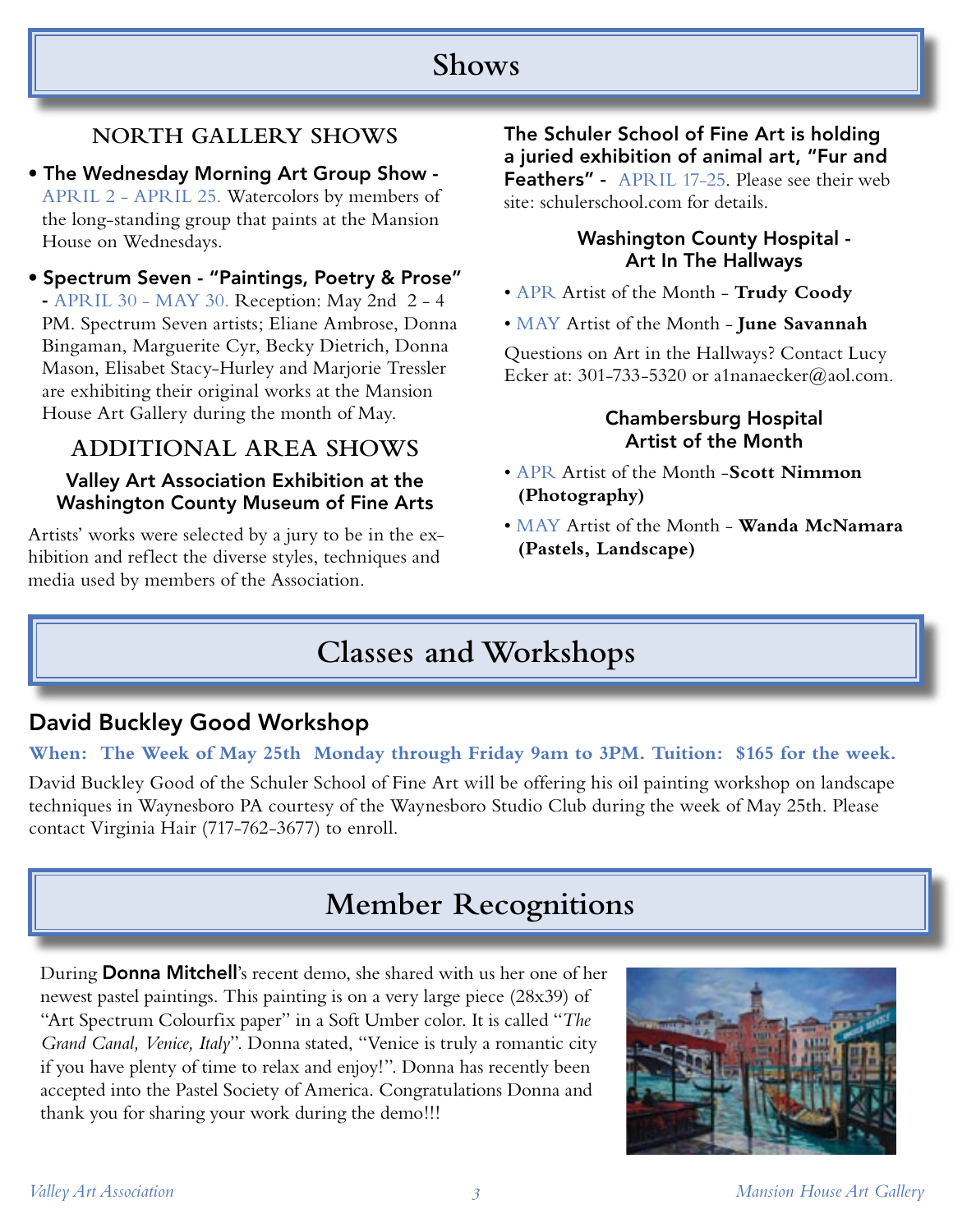### **General Member News**

Gallery Issue Resolved - At the Gallery meeting on March 17th, members revisited the policy governing what can be displayed on the walls. After a thorough discussion, the gallery members voted not to change the current policy, which is outlined elsewhere in the newsletter.

**Card Card Machine Training -** A training on use of the credit card machine will be scheduled for an upcoming Gallery meeting. Most of us use it only occasionally, and it can be intimidating. The bank representatives are most willing to come and give us a refresher on handling a charge, so we will be taking advantage of their offer. Please try to attend. We would all like these business transactions to go smoothly and it is always awkward when we have to resolve a credit card complaint from a buyer.

**Purchase Certificate -** The Board has decided to create a document allowing discount purchases of artwork by Mansion House Gallery members who are willing to participate. Artists who agree will be listed on a "Purchase Certificate" that will entitle the holder to a 20% discount on artworks hanging at the Mansion House. This certificate will be included in gift baskets for the Museum Ramble and Fall Festival, and similar distributions. The certificate will be another tangible item that VAA can offer to programs in which we participate. It should also encourage visitors and gallery sales.

**Packaging -** Painting Packaging for the Mansion House Valley Art is planning to keep on hand cardboard, tape and packaging (e.g. bubble wrap) to protect paintings purchased at the Mansion House. If a buyer would like to have a painting wrapped, we will routinely try to leave the available materials in the area behind the doors outside the restrooms If you have any of these items you can donate for this purpose, please let a board member know so we can arrange for it.

**New Display -** You may have noticed the wood display case in the North Gallery. One of Marie McCafferty's students, Joey Bowser, donated it to the Mansion House, and in so doing resolved a discussion we were having about buying one. Thank you Joey.

Next Schedule Cleaning for Mansion House -

Those of us who hang our artwork at the Mansion House know that part of our annual obligation is to help with the thorough cleaning of the Mansion House. The next one is scheduled for Tuesday, 7/13/10. You need sign up for the July date if you missed the January clean-up.

**NEXT GALLERY MEETING** The date for the annual Gallery Wall Change is below. You must be present or have a representative there to pay for your annual dues and your wall space, and sign up for your sitting dates before you can draw for your new space.

#### **TUESDAY, JUNE 22ndat 10:00AM**

Member Pages on the Website - Those who attended the February general membership meeting saw Carolyn Tuttle demonstrate an example of the member pages that will soon be available on the Valley Art Association's website. A basic package of three pages will be available for a one-time charge of \$20. (Other, more complex packages offering more content can also be constructed.) The webmaster, Hunter Tuttle, will update the images as necessary. For further information and to sign up for member web pages, email Carolyn Tuttle at Carolyn@ctjewelrydesign.com.

New Members Serving - Thanks to Lucy Ecker and Audrey Mentzer's work as the nominating committee, it appears we have nearly completed our slate of officers for the 2010-2011 year. These people have agreed to serve: Donna Smith, Treasurer; Marjorie Tressler, Assistant Gallery Director; and Charlotte Loveless, Recording Secretary. Another member is considering serving as Corresponding Secretary and we hope that she will confirm her interest in this position. These names will be formally announced at the April meeting and the vote will occur at the May meeting. We are grateful to Donna, Marjorie, and Charlotte for their willingness to serve. It is the efforts of members like these that allow Valley Art to exist.